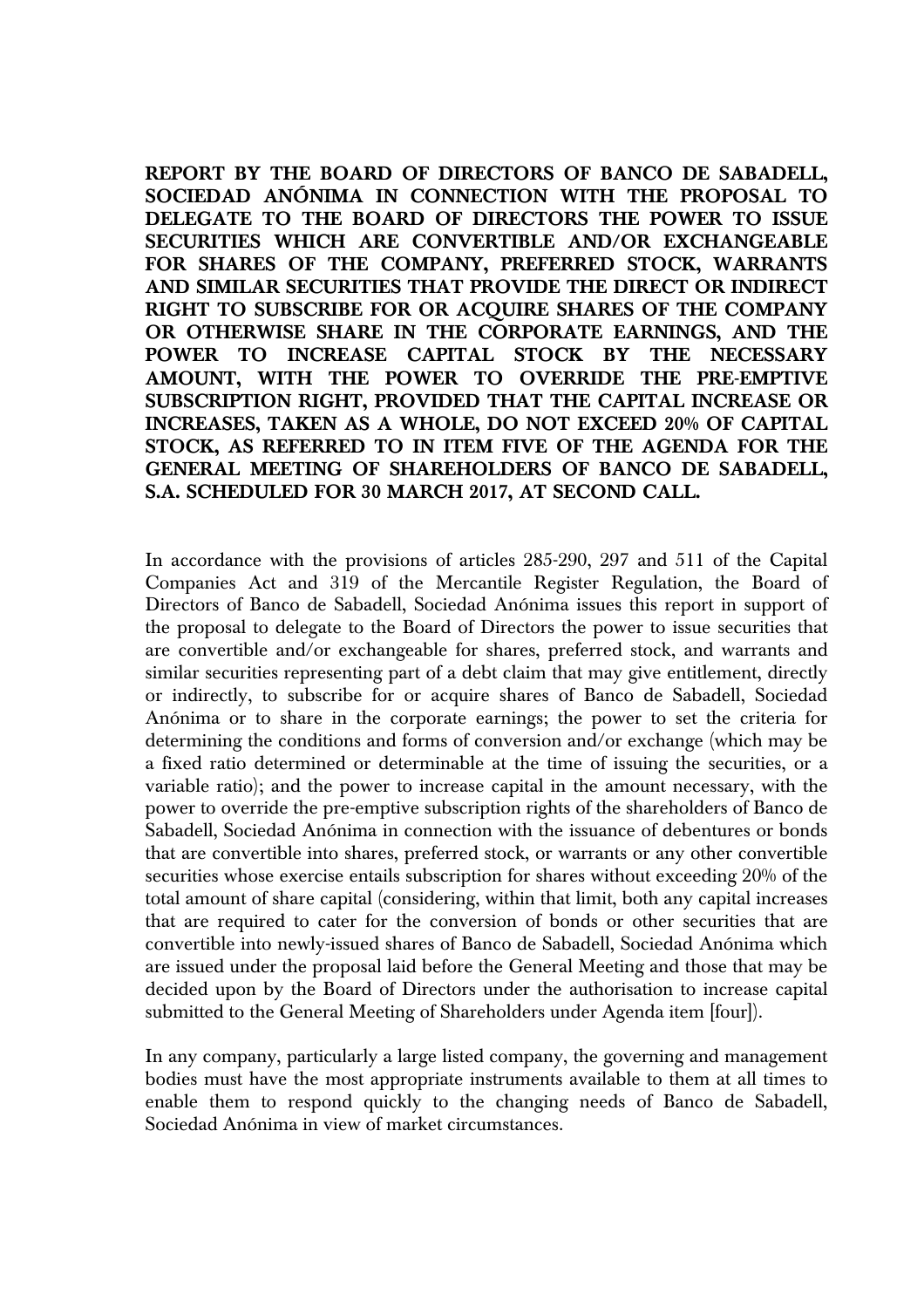One of the most common financial instruments used to raise funds is by issuing debentures in their many forms: non-convertible, subordinated, convertible and/or exchangeable for shares, contingently convertible into shares, with maturity or perpetual, etc. Debentures that are convertible and exchangeable for shares offer significant advantages. Firstly, they are favourable for the issuer in that they provide an efficient form of funding in terms of cost or the potential issuance of new capital, which contributes to strengthening the capital ratios of Banco de Sabadell, Sociedad Anónima or helps absorb losses in the event of non-viability or insufficiency of own funds (contingency). Secondly, they appeal to investors because they are a cross between fixed-income and equity securities since they include the option, in certain circumstances, or even the requirement, to be converted into or exchanged for shares of Banco de Sabadell, Sociedad Anónima. These advantages for investors are what potentially make these securities an attractive funding instrument for issuers in terms of appropriate management of the balance sheet.

The Board of Directors understands that the motion presented to the company's General Meeting is motivated by the advisability of providing the Board with the instruments authorised by the current Capital Companies Act and other legislation that is applicable to Banco de Sabadell, Sociedad Anónima so that, without having to first call and hold a General Meeting, it may issue securities that are convertible and/or exchangeable for shares, preferred stock, and warrants and similar securities representing part of a debt claim that may give entitlement, directly or indirectly, to subscribe for or acquire shares of Banco de Sabadell, Sociedad Anónima or otherwise share in corporate earnings, which—under the limits, terms, maximum amounts and other conditions decided by the General Meeting—are considered to be in the Bank's interests.

This proposal is presented under the provisions of articles 511 of the Capital Companies Act and 319 of the Mercantile Register Regulation, which provide the possibility for the General Shareholders' Meeting to delegate to the Board of Directors the power to issue bonds that are non-convertible or convertible into shares, preferred stock, and warrants and similar securities, with the power to override the pre-emptive subscription right. In this connection, the motion to grant powers to the Board of Directors also contemplates granting it the power to increase capital as necessary to cater for conversion provided that such capital increase by delegation, combined with the other capital increases that it has resolved to make under authorisations granted by the General Meeting, does not exceed one-half of the capital at the time of authorisation, as established under article 297.1.b of the Capital Companies Act, for a 5-year period as from the date of the General Meeting at which those motions will be submitted for approval.

In view of the ongoing development and specialisation of securities issues in the financial markets, the motion to delegate to the Board of Directors the power to issue debentures that are convertible and/or exchangeable for shares, and preferred stock, warrants, and similar securities, distinguishes between convertible debentures, which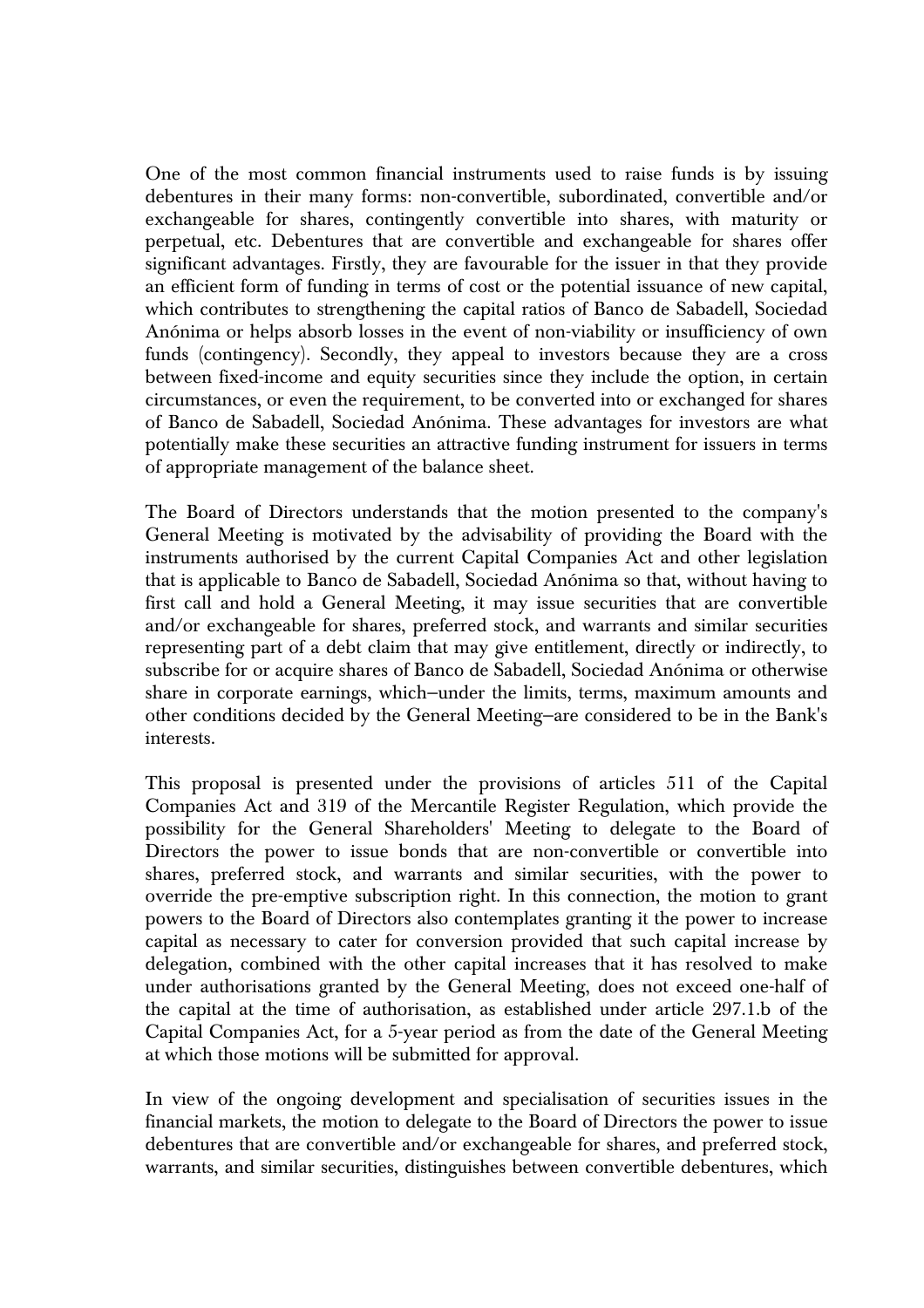are regulated specifically under the Capital Companies Act, and preferred stock, warrants, and any other security which in practice entitles the holder to convert or exchange for shares of Banco de Sabadell, Sociedad Anónima. This distinction clarifies the potential different interpretations arising from the fact that those securities are not specifically regulated under the Capital Companies Act. The resolution requires that, in issuing such securities, the Board of Directors ensures strict compliance with the regulations applicable to the issuance of convertible securities as specifically regulated under the Capital Companies Act which is applicable due to their nature, thereby ensuring that the lack of specific regulations cannot be interpreted as meaning that it is not necessary to comply with the requirements established by that law for convertible debentures. In short, the conditions of the resolution will mean that all kinds of securities carrying the right to exchange or subscribe for shares of Banco de Sabadell, Sociedad Anónima are given the same treatment in practice; this principle is established by analogous application of the provisions of Title XI (with the specific provisions for listed companies set out in Title XIV) of the Capital Companies Act regarding the requirements for the issuance of securities which are convertible into newly-issued shares, and by the principle of equivalence of securities as set out in Royal Decree 1310/2005, of 4 November, which partially implements the consolidated text of the Securities Markets Act,. approved by Legislative Royal Decree  $4/2015$ , of 23 October, on listing of securities on official secondary markets, public offerings for sale or subscription, and the prospectus required for those purposes, as well as Order EHA/3537/2005, of 10 November, implementing article 37.6 of the consolidated text of the Securities Markets Act, approved by Legislative Royal Decree 4/2015, of 23 October, which establishes that the issuer of publicly-offered preferred stock, warrants, or similar securities must respect the basic aspects of the rules governing the issuance of convertible debentures.

In any event, the motion to delegate to the Board of Directors the power to issue debentures that are convertible and/or exchangeable for shares as well as preferred stock, and warrants and similar securities that provide the direct or indirect right to subscribe for or acquire shares of Banco de Sabadell, Sociedad Anónima, includes safeguard clauses to ensure that the subscription price of those securities may not be less than the par value of the shares into which they are convertible, thereby ensuring compliance with the provisions of articles 59.2 and 415.2 of the Capital Companies Act, which prohibits the issuance of shares at a price below their par value.

The motion also provides the criteria for determining the rules and forms of conversion and/or exchange, although, in the event that the Board of Directors decides to make use of the authorisation granted by the General Meeting, the Board of Directors is entrusted with specifying some of those rules and forms for each issue in accordance with the criteria established by the General Meeting.

Accordingly, it will be the Board of Directors that determines the specific conversion and/or exchange ratio, which may be determined at the time the securities are issued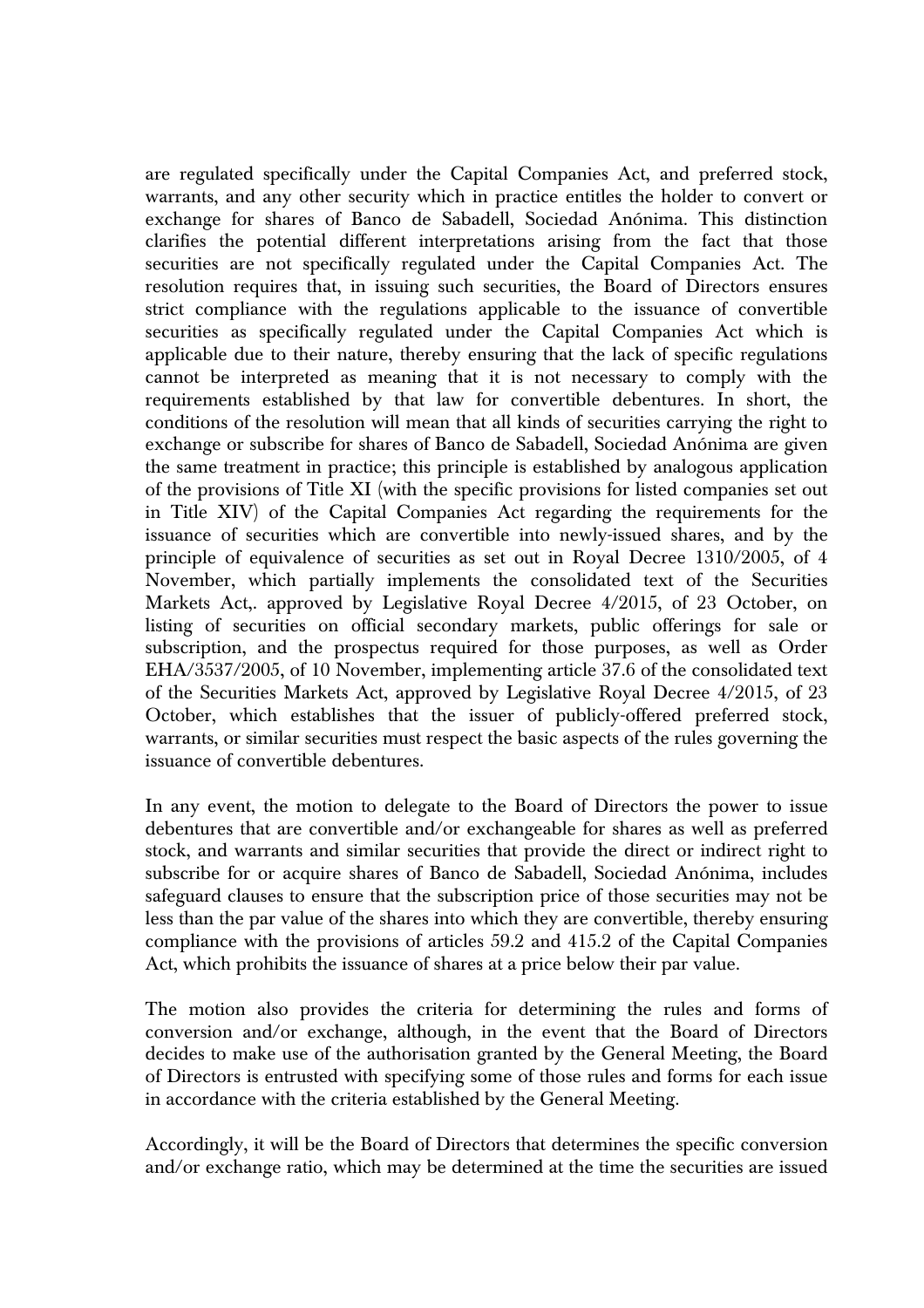or may be a variable conversion ratio and, to that end, at the same time as approving the issuance of convertible and/or exchangeable securities under the delegation granted by the Meeting, it must produce a report detailing the specific rules and forms for conversion applicable to the specific issue, which must be accompanied by reports by the auditors and by an independent expert other than the auditor of Banco de Sabadell, Sociedad Anónima, as referred to in articles 414 and 417.2.b of the Capital Companies Act.

Specifically, the resolution to grant the Board of Directors the power to issue fixedincome securities that are convertible and/or exchangeable for shares, preferred stock, and warrants and similar securities that may give entitlement, directly or indirectly, to subscribe for or acquire shares of Banco de Sabadell, Sociedad Anónima which is submitted to the General Meeting provides that the securities to be issued under the authorisation be valued at their nominal value and the shares be valued:

- (i) at the determined or determinable fixed price that is established in the Board of Directors resolution made by use of this delegation and, in any event, at least the higher of the average price of the shares of Banco de Sabadell, Sociedad Anónima (whether the arithmetic mean or a weighted average, at the discretion of the Board of Directors) on the Continuous Market of the Spanish Stock Exchanges, based on the closing prices, the average price of each session or another reference price, during a period to be determined by the Board amounting to not more than three months and not less than three calendar days, which may conclude at any time up to the date of adoption of the decision by the Board of Directors to issue the securities of reference, and the share price on that same Continuous Market based on the closing price of the last session immediately before the adoption of the aforementioned resolution;
- (ii) with a variable conversion and/or exchange ratio in which the price of the shares for the purposes of conversion and/or exchange is the average price (arithmetic and/or weighted) on the Continuous Market of the Spanish Stock Exchanges in which they are listed, based on the closing prices, the average price in a session or another reference price, during a period to be determined by the Board amounting to not more than three months and not less than three calendar days, which may conclude at any time up to the beginning of the period for conversion and/or exchange or the date of conversion and/or exchange, as may be decided; additionally, a minimum and/or maximum reference price for the shares may be established for the purposes of conversion and/or exchange, in the terms that the Board of Directors sees fit.